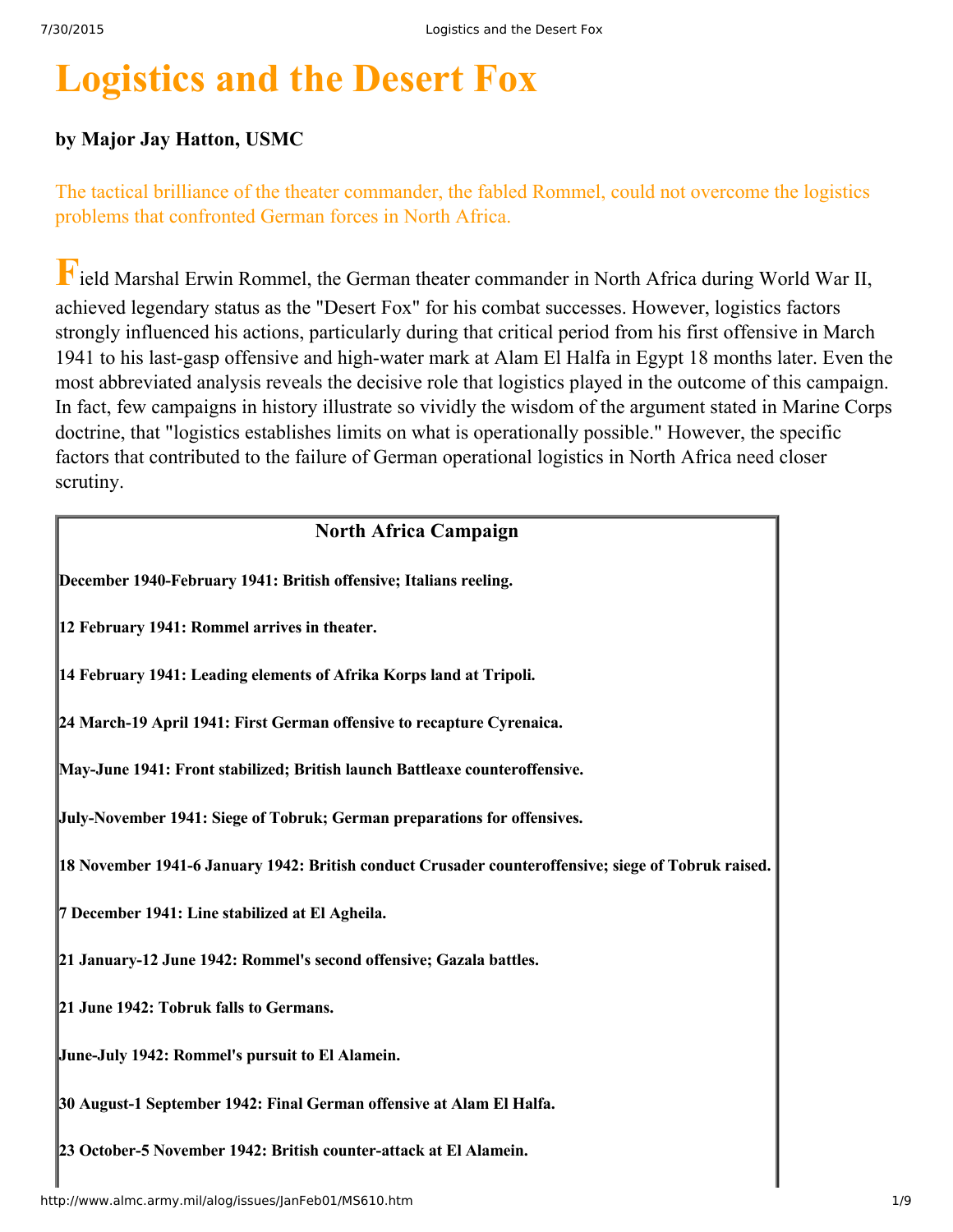**8 November 1942: U.S. Operation Torch landings.**

**18 January22 February 1943: German counterattacks in northwest Tunisia, including Kasserine Pass.**

**13 May 1943: Last remaining elements of Afrika Korps surrender.**

The role of Malta—the British-held island in the middle of the Mediterranean Sea—in disrupting Axis lines of communication and thus defeating German designs in North Africa traditionally has been exaggerated. Instead, two logistics factors played a greater role in the ultimate demise of the vaunted Deutsches Afrika Korps. The first of these was the significant disconnect between German national strategic objectives in the theater and the goals of Rommel, the operational commander. This disconnect created an imbalance between operational ends and logistics means that dogged Rommel's efforts, from his spectacular beginning to his inglorious end. The second decisive logistics factor was the failure of Axis intratheater distribution systems. Careful analysis reveals that this intratheater chokepoint, rather than the intertheater constraints imposed by British control of Malta, was the true Achilles' heel of the Afrika Korps.

# **Context: Time, Place, Circumstance**

An understanding of the historical context, including the factors of time, place, and circumstance (the strategic setting), is essential if the lessons of a campaign are to be applied today. The time under study is roughly the period from March 1941, when Rommel launched his first offensive into Cyrenaica (a region of northeast Libya), through August and September 1942, when he led the last major German offensive of the campaign to Alam El Halfa in Egypt. Other key events during the campaign included the first British counteroffensive, Battleaxe, in May and June 1941; the German siege of Tobruk in Libya from July to November 1941; the second British counteroffensive, Crusader, which raised the siege of Tobruk; Rommel's second offensive from January to June 1942, which captured Tobruk; and the subsequent Afrika Korps offensive through Cyrenaica to its culmination at the battle of El Alamein in Egypt. (See the chart at left for a brief chronology).



The area of operations in the North African campaign in Libya and Egypt and its relationship to Southern and Southeastern Europe is shown in the map above. Contrary to popular perceptions, the portion of the area of operations suitable for high-speed maneuver was somewhat limited. This maneuver area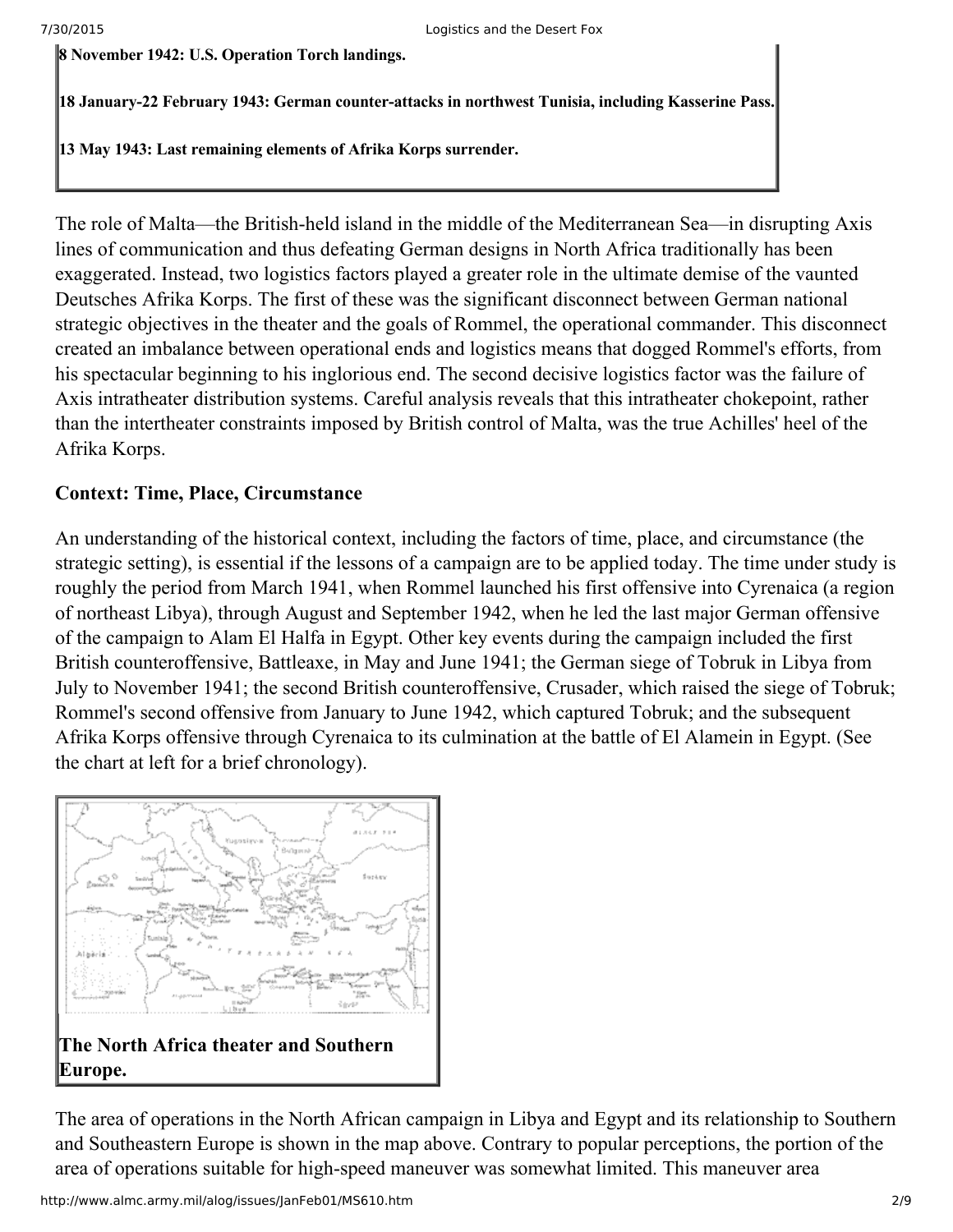consisted of a strip of land, ranging from 12 to 38 miles wide, bounded on the north by the Mediterranean Sea and on the south by the desert interior. Sandstorms, endemic insects, poisonous reptiles, and flash floods combined to diminish the effectiveness and endurance of men and machines alike.

A retrospective "logistics preparation of the battlefield" reveals several other important local factors. First, the nature of the region—underdeveloped at best, inhospitable at worst—meant that, for all practical purposes, everything the Afrika Korps needed to conduct operations (fuel, water, ammunition, repair parts, and the like) had to be moved into the theater over sea and air lines of communication from Italy to North Africa and then forwarded to the fighting units at the front. In modern terms, Rommel's quartermasters could rely on very little host nation support. In *Supplying War: Logistics From Wallenstein to Patton*, the noted historian Martin Van Creveld comments on this predicament, "Operating in the desert, neither the British nor their German opponents had the slightest hope of finding anything useful but camel dung, and while the former did at least possess a base of some considerable size in Egypt, the latter were entirely dependent on sea-transport even for their most elementary requirements."

Dependence on sea lines of communication, in turn, required adequate port facilities to receive materiel, as well as ground lines of communication (road or rail) to distribute it from the ports to the fighting forces. Tripoli was the main Axis supply port for forces operating in North Africa. With a capacity of 1,500 tons per day, Tripoli was capable, according to Van Creveld, of handling "under ideal conditions . . . five cargo ships or four troop transports simultaneously." The other significant ports in the area of operations, Benghazi and Tobruk, had nominal throughput rates of 2,700 and 1,500 tons per day, but administrative difficulties and attacks by the Royal Air Force (RAF) limited their actual capacity to 750 and 600 tons per day, respectively.

Once disembarked, supplies had to be moved vast distances over an extremely limited road and rail network to reach the forward depots. Van Creveld notes that "the enormous distances . . . were all out of proportion to anything the *Wehrmacht* [the German Army] had been asked to deal with in Europe. From Brest-Litovsk, on the German-Soviet demarcation line in Poland, to Moscow it was only some 600 miles. This was approximately equal to the distance from Tripoli to Benghazi, but only half that from Tripoli to Alexandria [Egypt]."

Compounding the problem was the lack of adequate roads. There was only one "main supply route," the Via Balbia, which stretched endlessly along the coast, often was interrupted by floods, and was laughably susceptible to both air and ground interdiction. Apart from this, there were only desert tracks, the use of which greatly increased wear and tear on vehicles.

If anything, the rail network was even sparser than the road network. German Major General Alfred Toppe laconically concluded, "There was no continuous railroad in Libya. The two railroads, each about thirty kilometers in length, in Tripolitania [northwest Libya] and in the Cyrenaica, were of no military importance." These local factors had a critical impact on German logistics efforts.

As for circumstance, or strategic setting, the period in question spans the time when Nazi Germany reached the limits of its territorial expansion. Once its forces were unceremoniously evicted from the European continent, Great Britain's role was reduced to minor operations on the periphery of Axiscontrolled Western Europe. In June 1941, Hitler began pursuing his dream of conquering the Soviet Union. His summer offensives of 1941 and 1942 brought the Soviets into the war and to the brink of the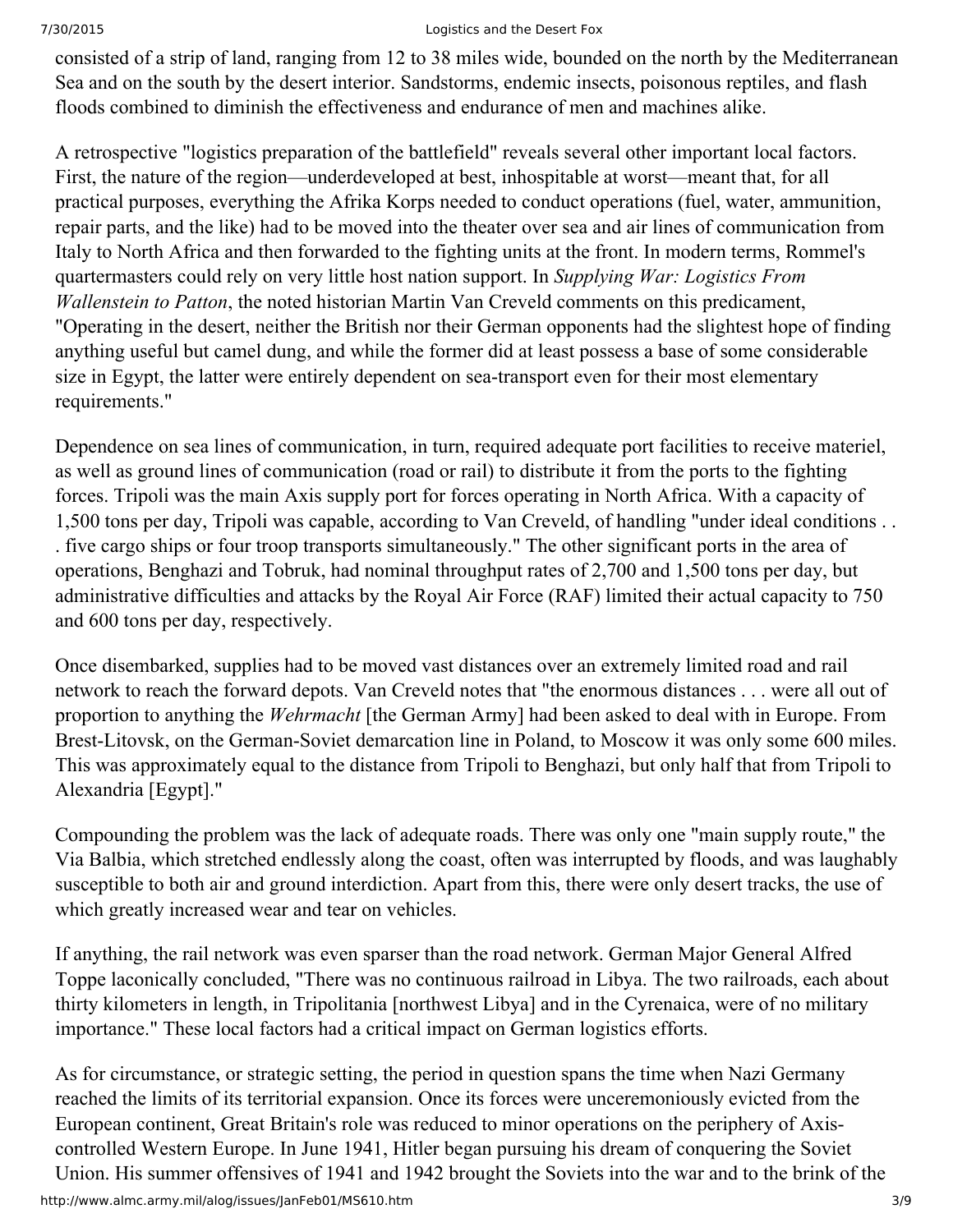abyss. The strategic focus of Germany lay in the east, and most of her available blood and treasure was being expended in the effort to conquer the *Lebensraum* ("living space") that lay beyond the Volga River. Subsequent setbacks at El Alamein and at Stalingrad in Russia, coupled with the active entry of the United States into the European war with Operation Torch in North Africa in late 1942, marked, as Winston Churchill said, "the end of the beginning" of the effort to defeat the Third Reich.

### **The African Sideshow**

As stated above, one factor responsible for the failure of German operational logistics in North Africa was the substantial disconnect between German strategic objectives in the theater and those held by Rommel, the operational commander on the scene. Hitler's principal strategic objective for the North African theater was to bolster the waning political and military fortunes of his Italian ally by helping her sustain a viable presence in North Africa. Hitler sought to maintain North Africa as an economy-of-force theater while massing the Wehrmacht for the decisive campaign in the east against the Soviet Union. So the situation in North Africa called for an essentially defensive approach.

Germany's strategic objectives were to protect her southern flank, keep Italy in the war, and shield the Romanian oil fields in Southeast Europe that were vital to her war effort. Hitler was worried that if Italy lost Tripoli, the last outpost of her African Empire, she would be knocked out of the war. As a result, in the view of historian Jack Greene—

Hitler decided to send a *Sperrverband*, or `blocking formation.' So the war in Africa would remain Italy's war but now Germany was there to supply just enough troops and equipment to block the [British] Commonwealth advance in Africa while the war would be decided, in Hitler's view, on the steppes of Russia.

Hitler's operational order, issued on 11 January 1941 as Directive No. 22, reflected this defensive mindset: "The situation in the Mediterranean makes it necessary to provide German assistance, on strategic, political, and psychological grounds. Tripolitania *must be held*" [emphasis added].

Rommel held a somewhat different view. Rather than seeing the North African campaign as a strategic sideshow, he viewed it as a means of striking at the heart of the British Empire and into the soft underbelly of the Soviet Union beyond. He later wrote—

With the entire Mediterranean coastline in our hands, supplies could have been shipped to North Africa unmolested. It would then have been possible to thrust forward into Persia and Irak [sic] in order to cut off the Russians from Basra, take possession of the oilfields and create a base for an attack on southern Russia . . . Our final strategic objective would have been an attack on the southern Caucasian front aimed at the capture of Baku and its oilfields. This would have struck the Russians in a vital spot. A great part of their armor, which was carrying the main burden of the fighting on their side, would have been out of action for lack of petrol. Their air force would have been crippled. They could no longer have expected any further effective American help. Thus the strategic conditions would have been created for us to close in from all sides and shatter the Russian colossus.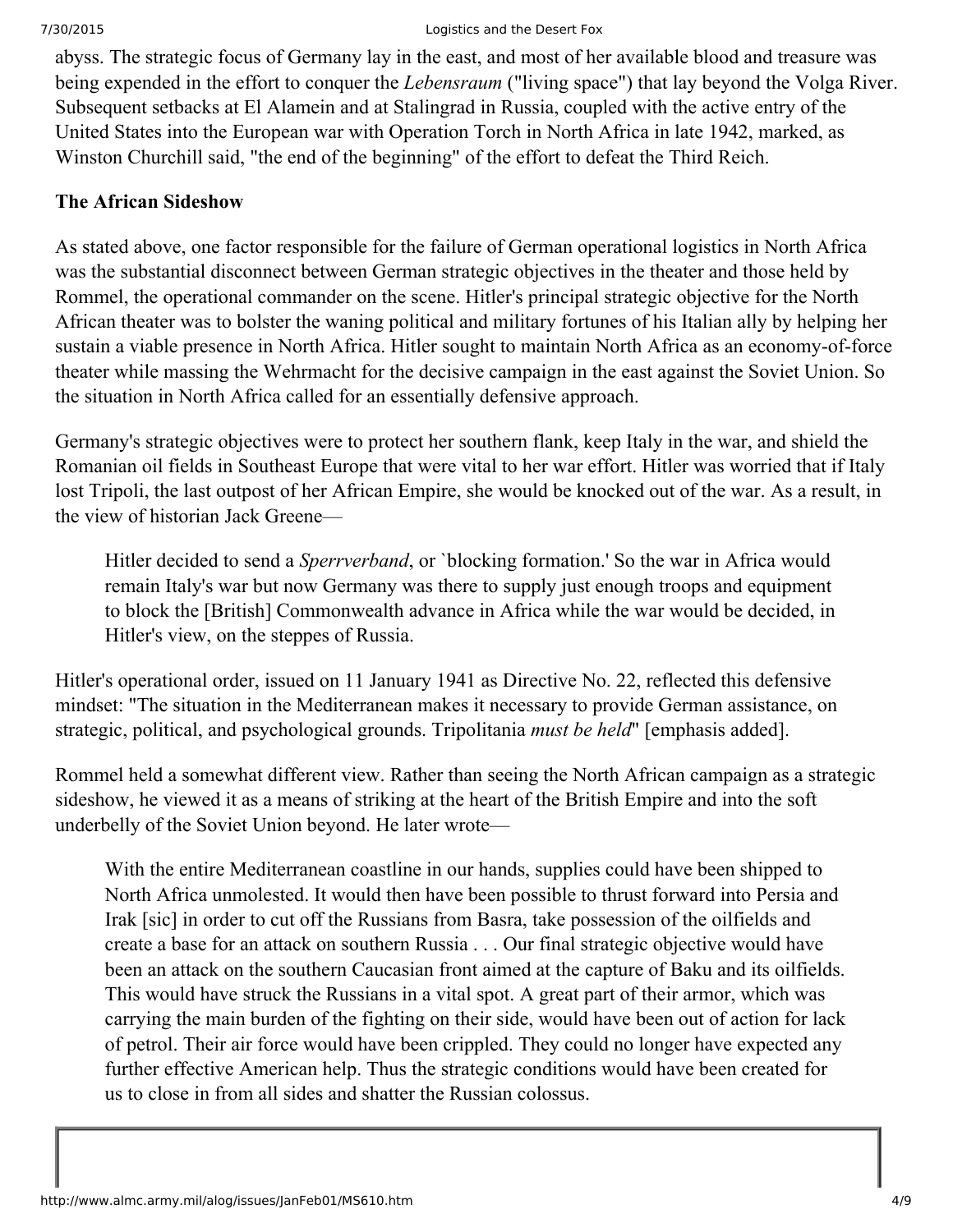

# **A German tank is mired in a desert flash flood.**

To accomplish these objectives, Rommel set out to twist Axis strategy to his way of thinking by creating what one author calls the "strategy of self-help," under which he justified additional reinforcements and supplies by achieving spectacular battlefield successes. His position as one of Hitler's favorite generals, as well as the publicity his victories received in the German press, greatly aided him in this effort.

The strategic disconnect had a profound logistics impact for the Afrika Korps and for Germany as a whole. For Rommel, it meant an imbalance between debilitating operational ends and logistics means: the logistics support needed to achieve the objectives he envisioned was not forthcoming from a political regime that viewed his theater as peripheral to the overall war effort. For Germany, the unexpected logistics requirements generated by Rommel's offensive operations resulted in a diversion of critical men and materiel from the Russian front—a circumstance that neither the Wehrmacht nor the *Luftwaffe* [the German Air Force] could afford.

The German historian Wolf Heckmann contends—

The southern theaters of war eventually demanded a substantial effort at the expense of the Ostland [Eastern] adventure and may have decided the outcome of the war. At the very least, it dramatically influenced its course . . . The code name for the commitment of German troops in Africa was Sunflower. Unconsciously, someone had hit upon the perfect symbol: a huge and showy flower at the end of a long and rather fragile stem.

### **Cherries on a Cake**

While the critical role of Malta as a base for British interdiction of the Axis strategic lines of communication is undeniable, the limited intratheater distribution system was the more important problem facing the Afrika Korps. The most significant weaknesses in this system were the limited capacity of the available ports and the inadequate capabilities of German and Italian overland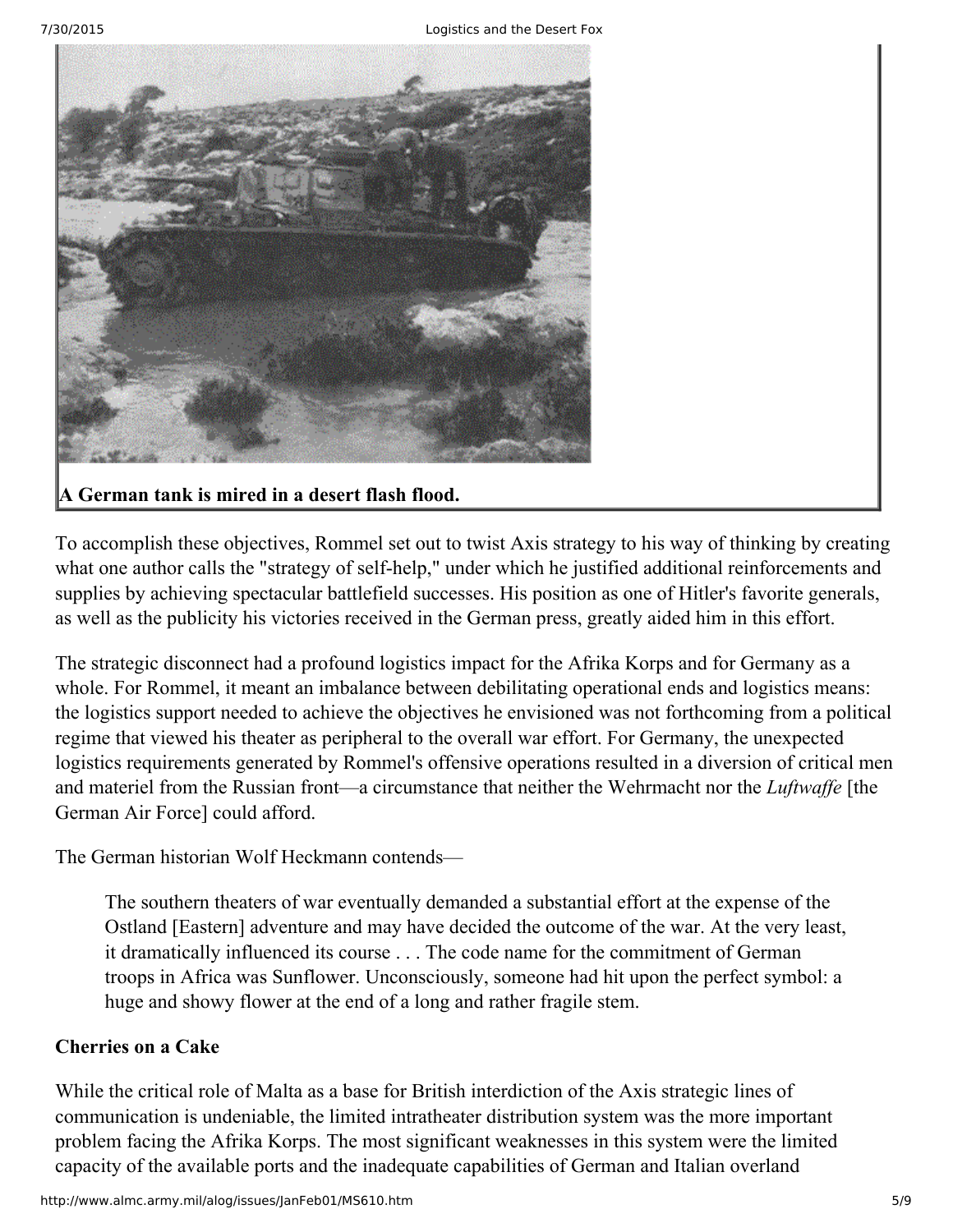transportation assets. These two factors alone contributed more to Rommel's final defeat at Alam El Halfa than did all other factors combined, including enemy action for much of the campaign. Van Creveld states—

Despite everything, the Italians succeeded in putting an average of 72,000 tons—or just above Rommel's current consumption—across the Mediterranean in each one of the four months from July to October [1941]. Rommel's difficulties, therefore, stemmed less from a dearth of supplies from Europe than from the impossible length of his line of communications inside Africa.

Particularly crippling for the Afrika Korps was the severe shortage of trucks needed to move supplies over the vast distances of the area of operations. In his work, *Panzer Battles*, German Major General F. W. von Mellenthin pointed to this problem—

Even when our supplies did reach Africa, it was no easy matter to move them to the front, because of the great distances involved. It was 700 miles from Tripoli to Benghazi, 300 from Benghazi to Tobruk, yet another 350 from Tobruk to Alamein. *When we were at Alamein, many of our supplies had to be hauled 1,400 miles from Tripoli* [emphasis added].

In a classic "tooth-to-tail" dilemma, Rommel was never able to muster enough trucks to support the combat formations he had in the theater, much less the additional reinforcements he believed were necessary to decisively defeat the British 8th Army. As Van Creveld notes—

A motorized force of one division . . . required 350 tons of supplies a day, including water. To transport this quantity over 300 miles of desert, the Army High Command calculated that, apart from the troops' organic vehicles and excluding any reserves, thirty-nine columns each consisting of thirty two-ton trucks would be needed.

Considering the size of the forces in the theater and the unavailability, on average, of 35 percent of his vehicles because of mechanical problems, Rommel would have needed over 5,000 trucks dedicated to supplying his three divisions over a 300-mile line of communication. This figure does not include the vehicles required to support the Luftwaffe. British historian D. Braddock adds, "Fuel, water, and ammunition were sources of constant anxiety to the German commander but his greatest problem was the lack of serviceable transport vehicles without which no army could survive for long in the desert." In typical British style, Braddock understates Rommel's feelings on the subject. To say that Rommel was anxious makes him sound only mildly concerned about this problem; to the contrary, at one point during the campaign the Desert Fox requested an additional 8,000 trucks for his supply columns. Small wonder that Field Marshal Friedrich von Paulus listed "vehicles to carry the supplies" as the number two priority for shipment to the theater, second only to "supplies of all types" and ahead of combat units.

Rommel discovered, to his chagrin, that he was consuming a large portion of his precious fuel stocks simply by transporting the remainder to his forces at the front. This, coupled with losses to enemy action, meant that the Germans were losing as much as 50 percent of all fuel landed in North Africa between Tripoli and the front.

Equally disruptive of Rommel's long intratheater lines of communication was their vulnerability to interdiction by British air and ground units. The fluid nature of operations, coupled with the exposed and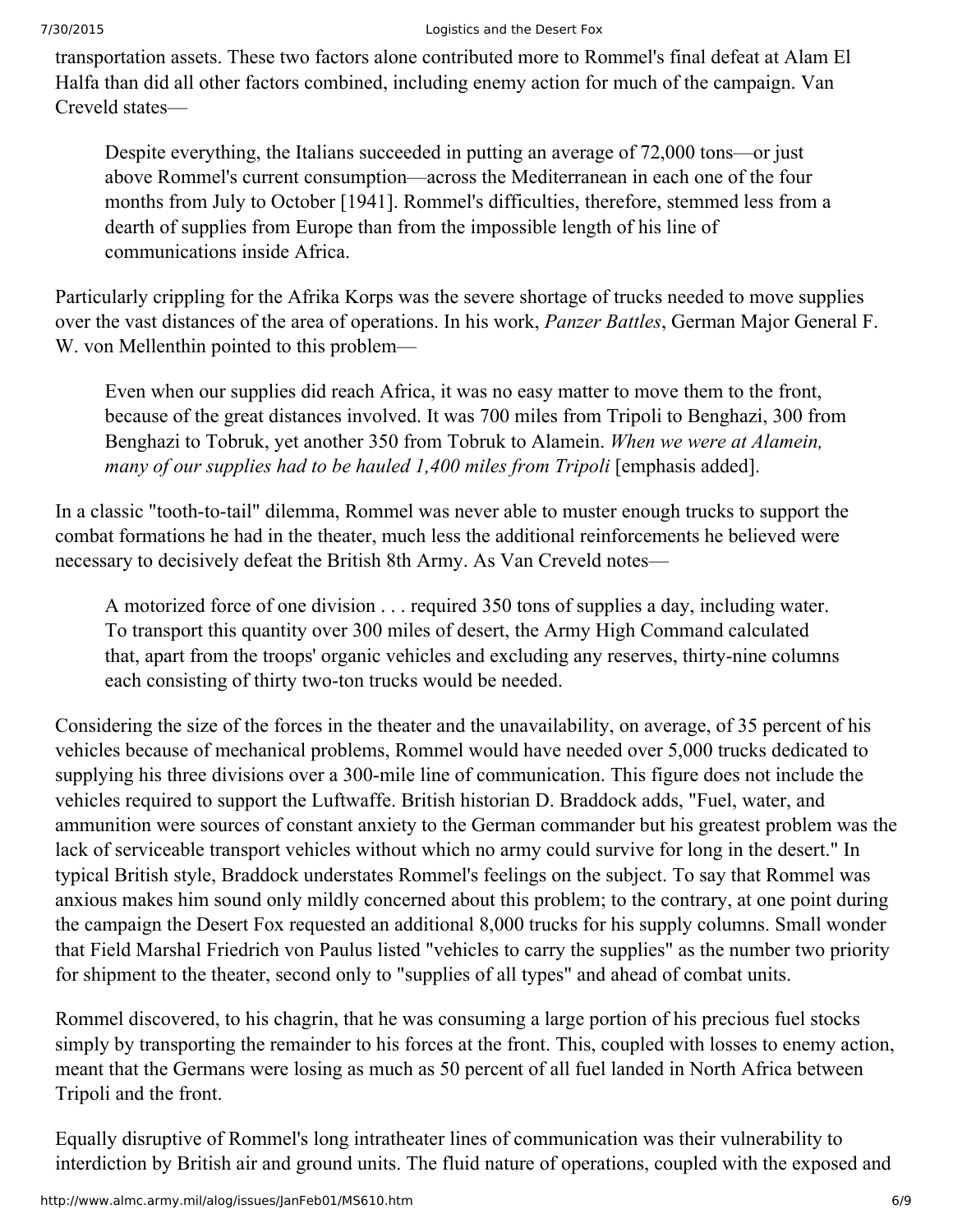vulnerable desert flank, made ground interception of supply convoys along the Via Bardia or one of the lesser tracks by British armored car columns a real problem for the Axis. More significant was the aerial threat posed by the RAF. In the flat, relatively treeless North African desert, vehicular columns (and the clouds of dust they inevitably generated) often were visible from a distance of 50 miles or more on clear days. This led one member of the Afrika Korps to lament that his vehicles traveling on the desert floor were like "cherries on a cake" to the RAF pilots flying overhead.

# **Damn the Logistics, Full Speed Ahead!**

Rommel's campaign in North Africa from March 1941 to September 1942 provides an excellent example of the decisive impact that logistics factors can have in limiting what is operationally possible. During this campaign, German tactical prowess, particularly in combined arms, was consistently superior to that of their British adversaries. Time and again, Rommel sought to exploit this advantage. His ultraaggressive approach was driven by his realization that a campaign based on attrition could have only one outcome: German defeat caused by Allied materiel superiority. Consequently, Germany had to exploit any tactical success with extreme vigor—a "Damn the logistics, full speed ahead" approach to desert warfare.

After the campaign, an unrepentant Rommel continued to voice his disdain for the repeated warnings of his logisticians—

The reason for giving up the pursuit is almost always the quartermaster's growing difficulty in spanning the lengthened supply routes with his available transport. As the commander usually pays great attention to his quartermaster and allows the latter's estimate of the supply possibilities to determine his strategic plan, it has become the habit for the quartermaster staffs to complain at every difficulty, instead of getting on with the job and using their powers of improvisation, which indeed are frequently nil.

Rommel's failure to balance his operational prospects against logistics possibilities exacerbated his already anemic supply situation. Unfortunately for Germany, the quartermasters had the last laugh, albeit out of the other side of their mouths. Rommel recognized too late that his tactical superiority was insufficient in and of itself to gain more than fleeting battlefield successes and vast amounts of useless desert. Van Creveld concludes—

Given that . . . the capacity of the Libyan ports was so small, the distances to be mastered so vast; it seems clear that, for all Rommel's tactical brilliance, the problem of supplying an Axis force for an advance into the Middle East was insoluble. Under these circumstances, Hitler's original decision to send a force to defend a limited area in North Africa was correct.

In the end, the Afrika Korps' logistics inadequacies prevented it from harvesting strategic fruit from its many tactical accomplishments. The keys to victory in North Africa lay not just with battlefield success but also with logistics acumen—a distinction not lost on the Allied generals who orchestrated final victory in the theater.

For today's logisticians, the relevance of the first logistics factor affecting Rommel—the mismatch between operational ends and logistics means that resulted from the wide gap between Hitler's intentions and Rommel's desires for the North African theater—is largely speculative. Its impact in a future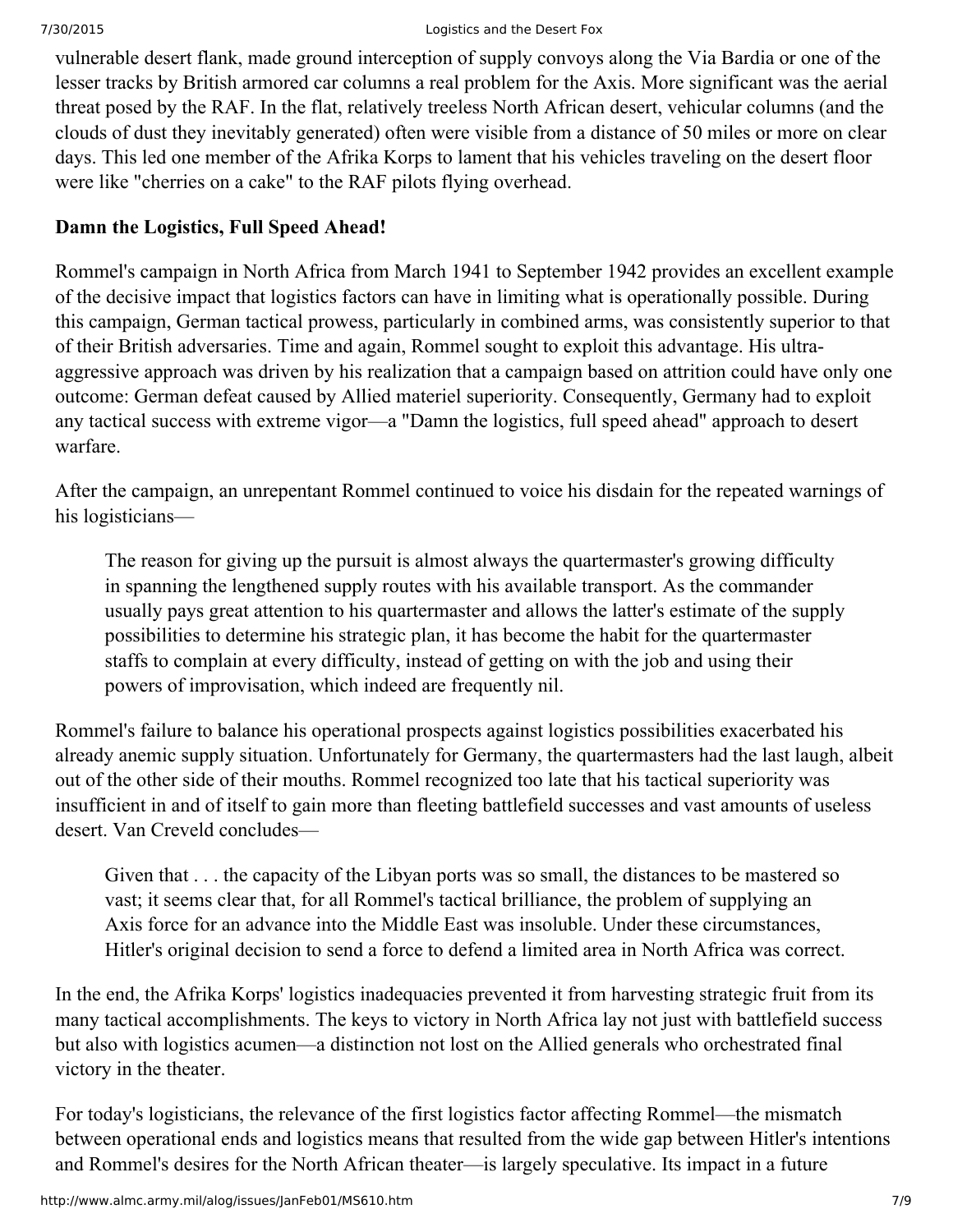campaign would depend as much on the environmental and political factors governing that campaign as on military necessities or limitations of strategic lift. Naturally, any U.S. forces engaged in a real shooting war would be furnished all the materiel support they needed. However, the emergence of a second major theater war (MTW) would force both military and political leaders to make hard choices about priorities. Despite the rhetoric, the United States is not manned or equipped to fight and win two "near simultaneous" MTW's. This reality may be recognized during the next Quadrennial Defense Review with a change to a "win-hold-win" approach. For those logisticians unfortunate enough to be in the "hold" theater, the experiences of Afrika Korps quartermasters could become only too familiar.

On the other hand, the problems of intratheater distribution experienced by the Afrika Korps are directly applicable today. The challenges that U.S. logisticians faced during the Persian Gulf War illustrate the enduring validity of this problem. The officer responsible for overall coordination of I Marine Expeditionary Force logistics functions during that campaign, Major General James Brabham, identified intratheater distribution as the "long pole in the tent" of desert warfare.—

Producing potable water was never a problem in DESERT SHIELD and DESERT STORM . . . moving the water to rapidly maneuvering Marine forces was a problem, however, requiring constant attention . . . Although ample fuel was sourced by the host nation in DESERT SHIELD and DESERT STORM, its movement was a constant issue . . . the third and perhaps toughest of the `big three' is ammunition. [There is] little doubt about its source, the beach or port, but the challenge is storage and line haul.

It is safe to assume that U. S. Army and other Allied logisticians faced even greater linehaul challenges moving water, fuel, and ammunition to support the maneuvers of the XVIII Airborne Corps and VII Corps. In the end, U.S. logisticians relied on host nation vehicles and drivers to linehaul the bulk of their materiel from the air and sea ports of debarkation to the forward resupply points. The availability of thousands of host nation vehicles to support this endeavor was a luxury equaled only by the immensely capable and readily available air and sea throughput facilities in its impact on the Allied sustainment effort. Despite these advantages, the Allied intratheater distribution network was strained to capacity over relatively short lines of communication during a ground war that was shorter than most peacetime combined arms exercises.

Much has been written about the shortcomings in strategic, or intertheater, lift experienced in the Gulf War, and many millions of dollars have been expended to alleviate that problem. While the pace of the buildup for the Gulf War was dangerously slow, much of the blame can be attributed to poor management controls and inadequate use of automated tracking systems and technologies, which led to the movement of much redundant or unnecessary materiel. The conclusions of the oft-quoted Rand Corporation report on the subject, which described how 20,000 of the 40,000 containers transported to the theater were never opened because no one knew what was in them, provides the most striking evidence of the problem.

Meanwhile, the intratheater problem has gotten little attention. In fact, the Army has transferred much of its line-haul capability to the reserve components, and the Marine Corps continues to disavow the mission entirely. While it is unlikely that U.S. logistics trains will be "cherries on a cake" to opposing fliers in the foreseeable future, intratheater lift nonetheless emerges as a significant vulnerability of U.S. ground forces and, consequently, of U.S.-led coalitions and joint task forces. Rather than improving the